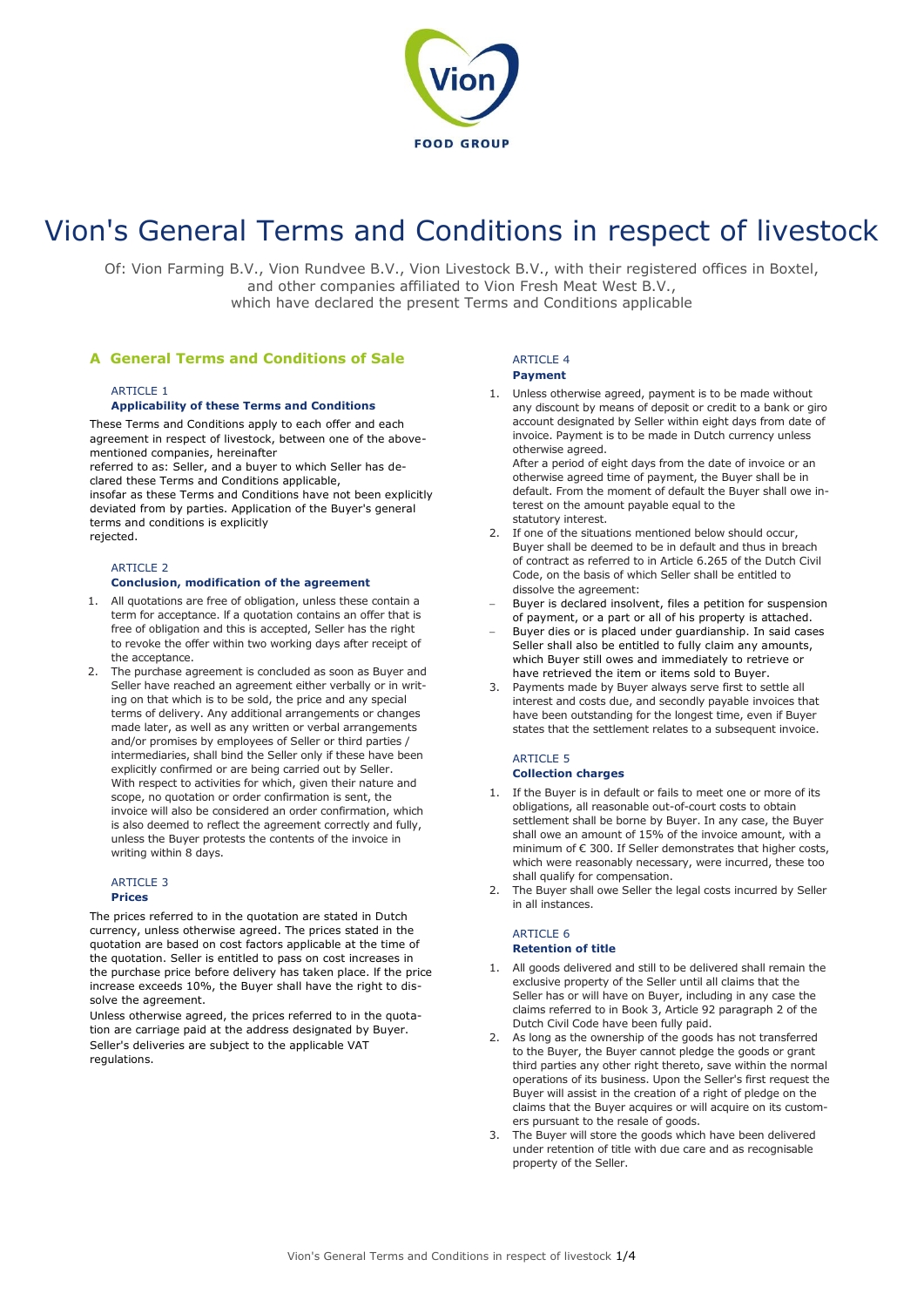

- 4. The Seller is entitled to retrieve the goods delivered under retention of title and still present at the Buyer's premises if the Buyer fails to meet its obligations to pay or has current or impending financial difficulties. The Buyer will at all times grant the Seller free access to its sites and/or buildings to inspect the goods and/or to exercise the Seller's rights.
- 5. The aforementioned provisions included under paragraphs 1 through 4 shall not affect the other rights of the Seller.

#### ARTICLE 7 **Delivery and risk**

- 1. Delivery of the goods purchased in the Netherlands will be effected at the time of actual supply at the house/company of the Buyer and unloaded from the means of transport, unless explicitly agreed otherwise. lf Buyer arranges transport himself, delivery will be made at the time the animals are in front of the tailboard for transport.
- 2. Unless explicitly agreed otherwise, Seller will have the right to deliver the animals in partial deliveries, whereby each delivery will be invoiced
- separately. 3. The risk of the goods purchased shall pass at the moment of the actual supply at the destination when they are unloaded from the means of transport, even if the Buyer is prevented from taking delivery of the animals purchased or refuses to take delivery. In the case of sale by auction, delivery and transfer of the risk takes place on location.
- 4. With respect to deliveries outside the Netherlands the destination will be agreed upon per transaction.
- 5. The Buyer is obliged to accept the delivery of the animals purchased when these are supplied to Buyer. If the Buyer refuses delivery, the animals will be kept at the Buyer's disposal by Seller at Buyer's expense and risk for a week at most. After expiry of this term Seller is entitled to sell to a third partyAny loss of profits and

expenses in that respect will be for the Buyer's account. The agreed

delivery time is not a final deadline, unless explicitly agreed otherwise. In the event of late delivery the Buyer must give Seller written notice of default. The agreed delivery time will be observed by Seller in as much as possible.

## ARTICLE 8

## **Force majeure**

- 1. In these General Terms and Conditions force majeure means: any involuntary or unforeseen circumstances on the part of Seller as a result of which the Buyer can no longer reasonably require fulfilment of the agreement by Seller.
- 2. Force majeure includes, among other things, walkouts, excessive absenteeism of Seller's staff, transport difficulties, fire, government measures including in any case the fixing of quotas, sales bans and breakdowns at Seller's premises or at those of suppliers of Seller, exceptional weather conditions, catastrophes, war, riots, acts of war, strikes, lockouts, work-to-rule, as well as any unforeseeable stagnation in the regular course of affairs in the Seller's business or in the businesses of Seller's suppliers, as a result of which Seller cannot meet its obligations to the Buyer.
- 3. If an incident of force majeure occurs, Seller will be entitled to suspend the performance of the agreement or to dissolve the agreement definitively. Consultation will be held with the Buyer in regard to this.
- 4. Seller is entitled to claim payment of the activities carried out in the execution of the relevant agreement, before the situation of force majeure occurred.

#### **ARTICLE 9 Defects, period for complaints**

- 1. The Buyer is obligated to inspect the animals delivered or to have such animals inspected immediately upon delivery for any visible defects. The Buyer is to indicate or have someone indicate any deficiencies or defects on the delivery form. Any visible defects are to be reported to Seller by Buyer by telephone or fax within 24 hours at the latest after the actual delivery stating the nature of the complaints. Such report will be confirmed by Buyer in writing within 48 hours after the actual delivery, failing which the Buyer is deemed to have approved the animals that have been purchased.
- 2. The Buyer is to report non-visible defects to Seller in writing within 24 hours after discovery, yet at the latest within 6 weeks after the Buyer could have discovered the defect stating the nature of the complaints, in the absence of which the Buyer can no longer exercise its claims on Seller.
- 3. The lodging of claims does not release the Buyer from its payment obligations towards Seller.
- 4. If the complaint is found to be justified by Seller, Seller will be entitled to replace the animals delivered or to credit the purchase price without the Buyer being able to exercise any other right to any compensation whatsoever.
- 5. Complaints regarding invoices are to be lodged within 8 days after the date the invoices were sent.

# ARTICLE 10

## **Liability**

Seller shall be liable to the Buyer only in the following circumstances:

- 1. In respect of damage as a result of defects the liability is limited to what has been set out in Article 9 of these Terms and Conditions;
- 2. In respect of damage caused by intention or gross negligence on the part of Seller, its manager or its employees;
- 3. Seller's liability is limited to the amount of the payment made by the insurance company insofar as this liability is covered by its insurance policy;
- 4. lf the damage is not insured, the liability is limited to the amount of the loss for which the Seller should have been reasonably insured, according to normal business practices.
- 5. Seller is not liable for damage caused by Buyer's incompetence. Under no circumstance shall Seller and/or third parties engaged by Seller be liable for loss of profits or other consequential loss. The damage to be compensated by Seller will be mitigated if the price to be paid by Buyer is small in proportion to the extent of the damage sustained by Buyer. In particular, Buyer shall indemnify Seller against all claims of third parties referred to under the Articles 6:179 to 6:181 of the Dutch Civil Code (legal liability tor damage caused by animals).

## ARTICLE 11

#### **Disputes**

Only the competent court in the district in which Seller has its registered office is competent to take cognisance of disputes about or in connection with an agreement between Seller and Buyer, also as far as its conclusion is concerned. Seller, however, retains the right to summon Buyer before the court that is competent by law or under applicable international treaty.

### ARTICLE 12

## **Applicable law**

Dutch law shall apply to each agreement between Seller and Buyer.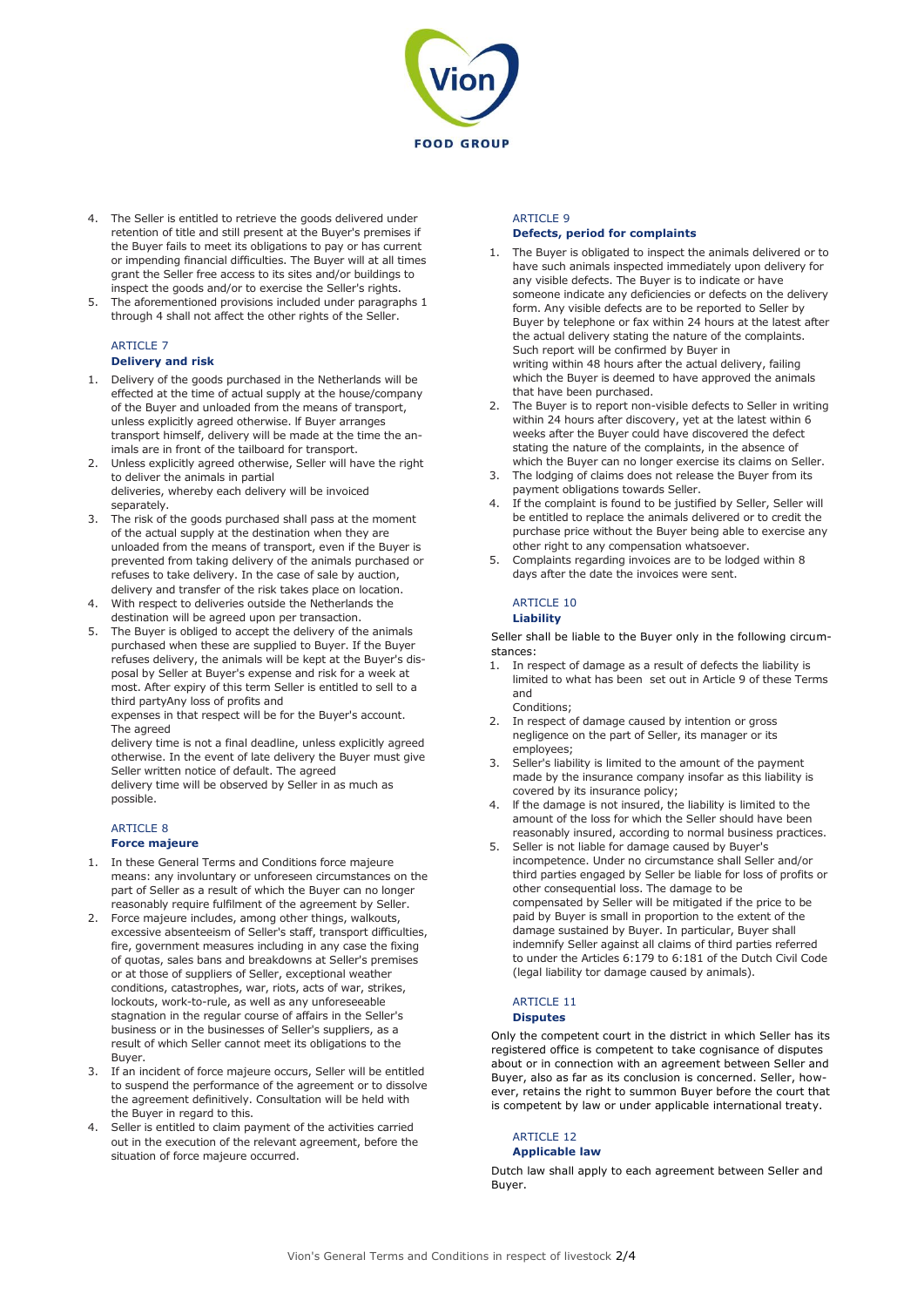

## **B General Terms and Conditions of Purchase**

#### **ARTICLE 1**

#### **Applicability of these Terms and Conditions**

These Terms and Conditions apply to each offer and each agreement in respect of livestock, between one of the abovementioned companies, hereinafter referred to as Buyer, and a Seller to which Buyer has declared these Terms and Conditions applicable, insofar as these Terms and Conditions have not been explicitly deviated from by Parties. The applicability of the Seller's general terms and conditions is explicitly rejected.

#### ARTICLE 2

#### **Conclusion, modification of the agreement**

- 1. All quotations are free of obligation, unless these contain a term tor acceptance. If a quotation contains an offer which is free of obligation and this is accepted, Buyer has the right to revoke the offer within two working days after receipt of the acceptance.
- 2. The purchase agreement is concluded as soon as Buyer and Seller have reached an agreement, either verbally or in writing, on the animal or animals sold, the price and any special terms of delivery. Any additional arrangements or changes made later, as well as any written or verbal arrangements and/or promises by employees of Buyer or third parties/intermediaries, bind Buyer only if these have been explicitly confirmed or are being carried out by Buyer. With respect to activities for which, given their nature and scope, no quotation or order confirmation is sent, the settlement/the supply document is also considered to be the order confirmation, which will also be deemed to reflect the agreement correctly and completely.

#### **ARTICLE 3 Prices**

- 1. Unless stated otherwise, all quotations are subject to change in prices.
- 2. The purchase price of the animal or the animals will be determined on the basis of the quotations at the time of delivery.
- 3. Buyer is entitled to apply deductions to the purchase price. These deductions are stated in the Buyer's purchase and delivery rates, which are determined periodically, as a rule once a year. On the Seller's first request a copy of these rates will be provided for inspection by Buyer's representative.
- 4. Buyer's deliveries are subject to the applicable VAT regulations. For more detailed information please refer to the rates referred to under 3.3.

#### ARTICLE 4 **Payment**

Buyer is entitled to pay any amount that the Seller owes another company affiliated to Buyer to Seller to this company (a list of companies affiliated to Buyer is available and will be sent free of charge to Seller on request). Buyer is discharged of the amount of such payment towards Seller. Buyer will inform Seller when and to what extent it will make use of this right.

Notwithstanding Buyer's other rights, Buyer is entitled to suspend payment as soon as and as long as there is a failure or impending failure in the fulfilment on Seller's part an obligation to Buyer including the failure to provide documents or the late/overdue provisions of documents.

Buyer will not be in default in respect of payment of the purchase price until, for reasons attributable to Buyer, Buyer fails to pay even after another term for payment has been given in writing to Buyer by Seller.

## ARTICLE 5

## **Delivery**

- 1. Delivery occurs ex farm ("*af boerderij*"). The risk of the animal or animals transfers at the moment of the actual transfer, viz. unless
- otherwise agreed in writing, at the time at which the animal or animals are taken over for transport and in the case of transport by cattle-truck, at the time at which the animal is in front of the tailboard and has intact been accepted to transport by the transporter. lf Seller arranges transport himself, the risk transfers at the time of the actual delivery at the agreed destination, unloaded from the means of transport.
- 2. The Buyer is not obliged to accept the purchased animals, if at the time of delivery the animals prove to be unsuited to transport in the opinion of Buyer or the transporter, or do not meet the Buyer's reasonable standards, or Seller is incapable of handing over those documents that it is required to provide to Buyer under the contract of sale or by law.
- 3. In the event of sale of animals to be slaughtered the ownership shall not pass to Buyer until the slaughter result has been approved and weighed. Until that time Buyer will store the goods acquired on behalf of Seller. The Seller's risk relates to the quantity of approved meat realised. All rejection costs and/or related costs shall be borne by Seller.
- 4. The provisions in the previous paragraphs will not prejudice Buyer's other rights under the law in respect of the Seller's failure.

## ARTICLE 6

## **Force majeure**

- 1. In these General Terms and Conditions force majeure means: any involuntary or unforeseen circumstances on the side of Buyer as a result of which the Seller can no longer reasonably require Buyer's fulfilment of the agreement.
- 2. Force majeure includes: walkouts, excessive absenteeism of Buyer's staff, transport difficulties, fire, government measures including in any case import and export bans, fixing of quota s, sales bans and breakdowns at Buyer's premises or at those of suppliers of Buyer; exceptional weather conditions, catastrophes, war, riots, acts of war, strikes, lockouts, work-to-rule, as well as any unforeseeable stagnation in the regular course of affairs in the company of Buyer or of suppliers of Buyer, as a result of which Buyer cannot fulfil its obligations towards Seller.
- If an incident of force majeure occurs, Buyer will be entitled to suspend the performance of the agreement or to dissolve the agreement definitively. Consultation will be held with Seller in regard to this.
- Buyer is entitled to claim payment of the activities carried out in the execution of the relevant agreement, before the situation of force majeure occurred.